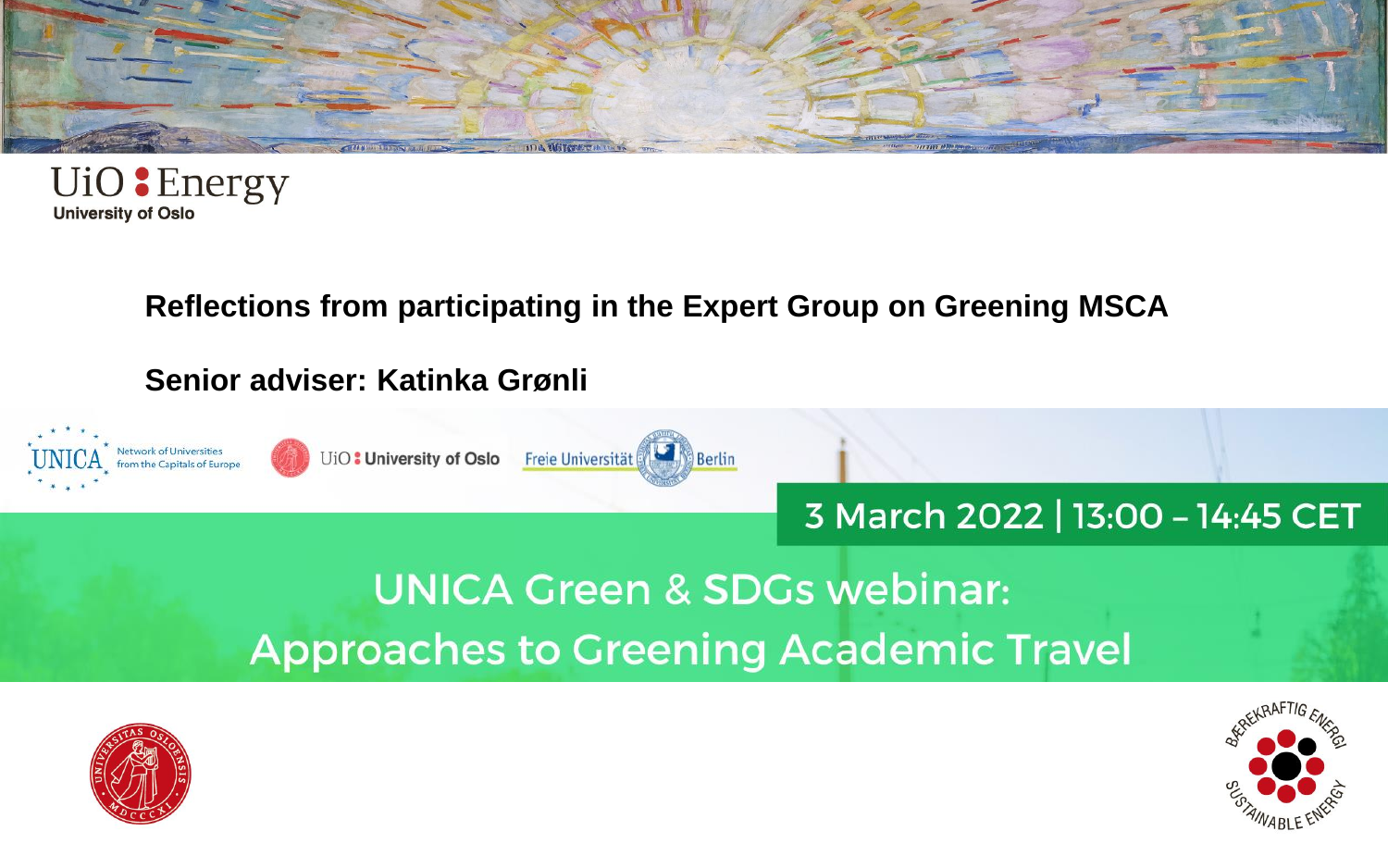

## **Learn - engage - contribute - influence**

- EU policies, Green Deal
- Relation between funding schemes and policies
- Process, how policies, schemes and callls are developed and implemented

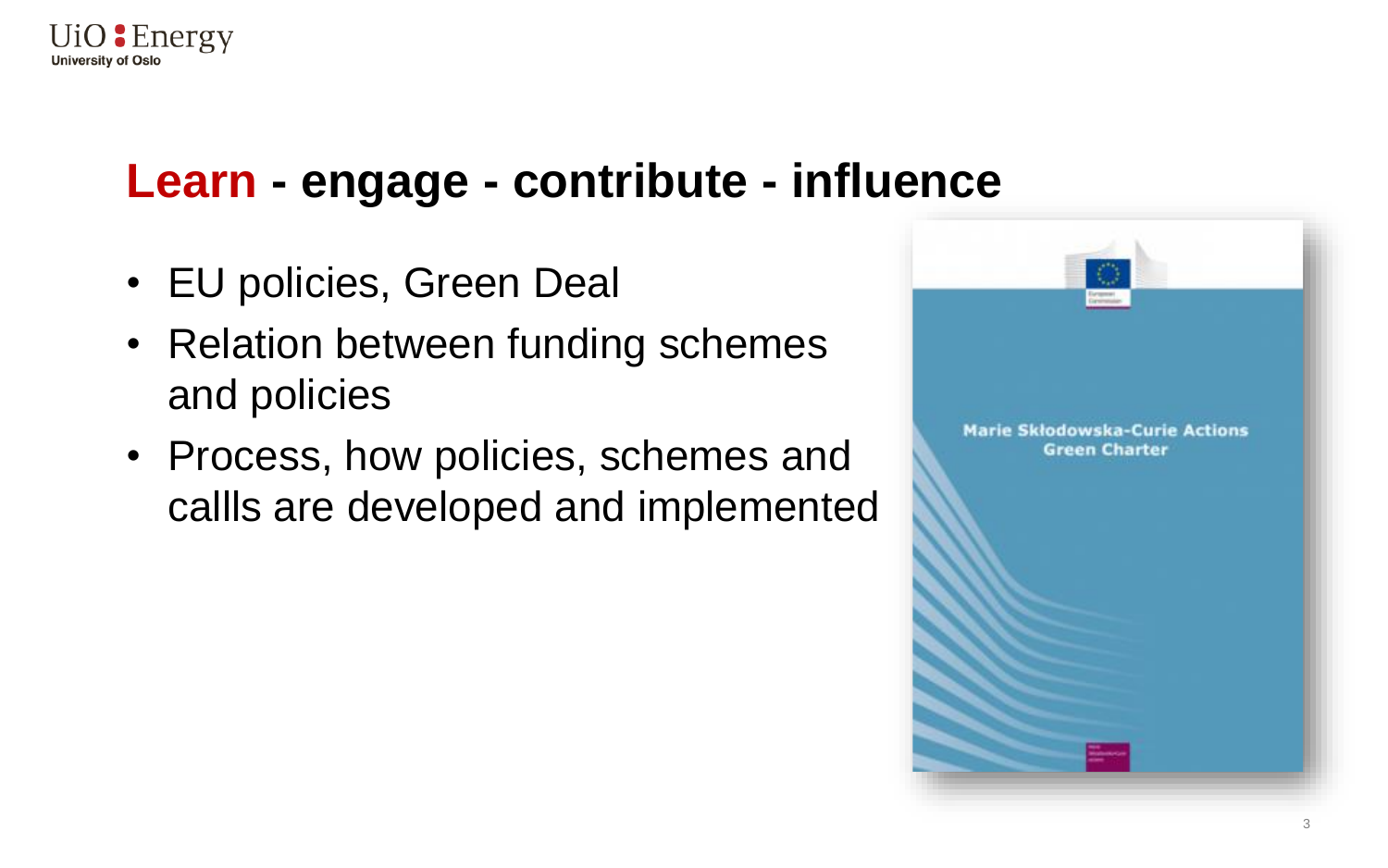

# **Learn - engage - contribute - influence**

- With the European comission
	- Directorate-General for Education, Youth, Sport and Culture (EAC)
- Other stakeholders in the expert group
- UNICA Green & SDGs
- National Contact Point (RCN)
- Internally at UiO

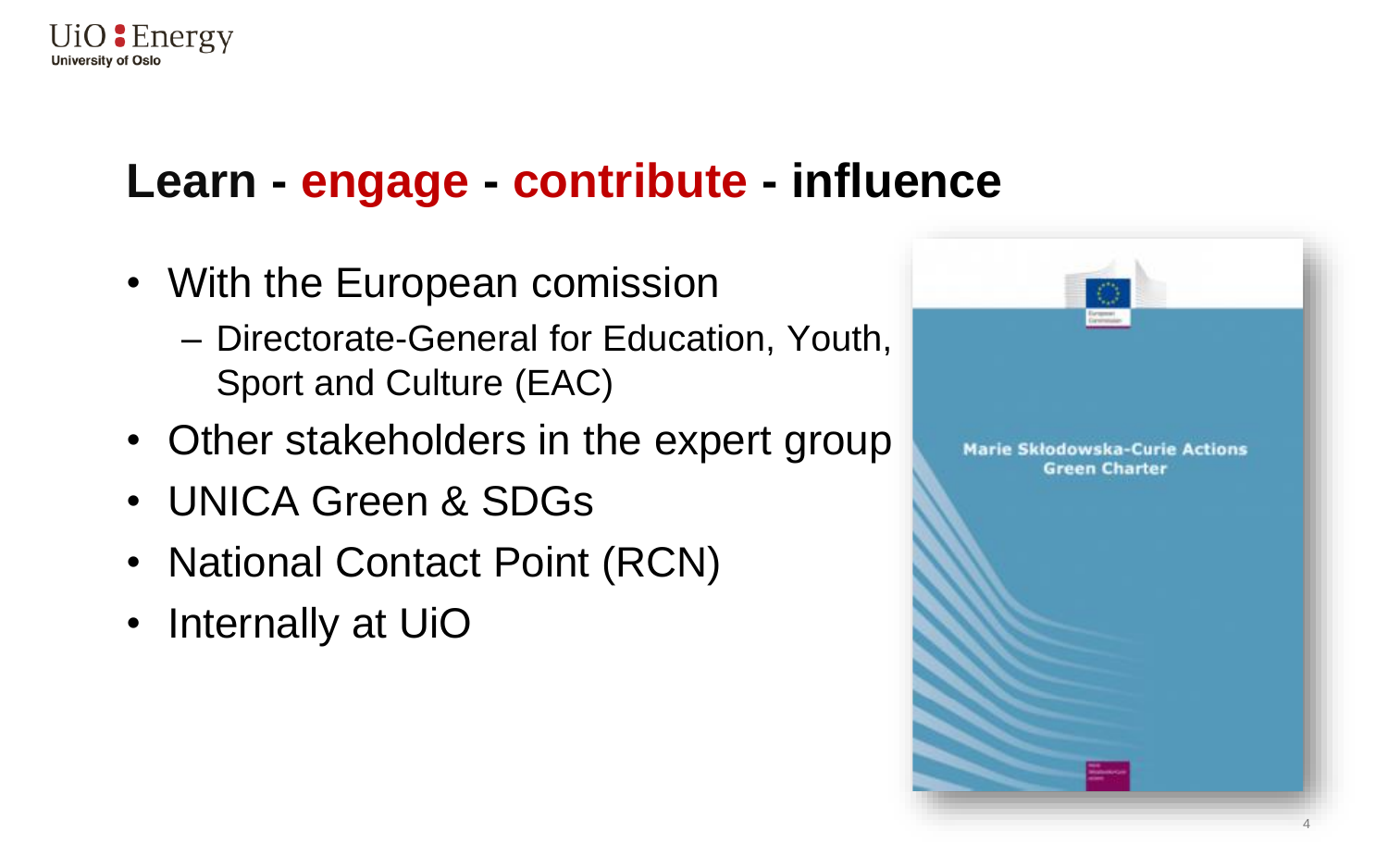

# **Involve - engage - contribute internally at UiO**

- Across different organizational levels
	- University leaders (central)
	- Research admin leaders(faculty)
	- Researchers/applicants MSCA support staff (dept/centres)
- Across different management areas
	- Research policy/strategies
	- Research & education
	- HR
	- Procurement and finance
	- Estate/campus management <sup>5</sup>



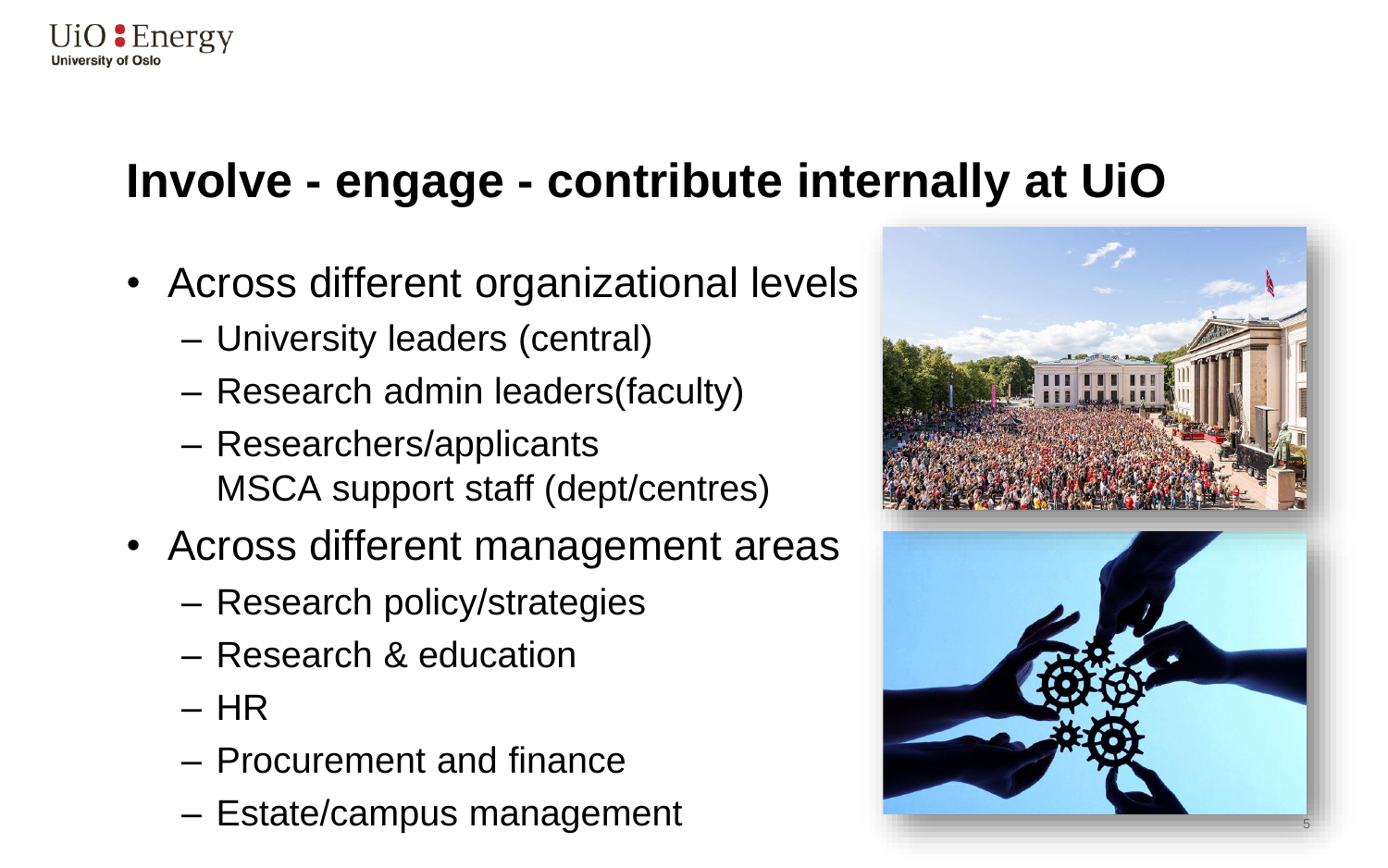

## **Learn - engage - contribute - influence**

- Format
- Framework
- Output
- Details
- UiO's Comprehensive Climate [and Environmental](https://www.uio.no/english/about/strategy/climate-strategy/index.html) Strategy
	- Top-down support & bottom-up involvement and implementation

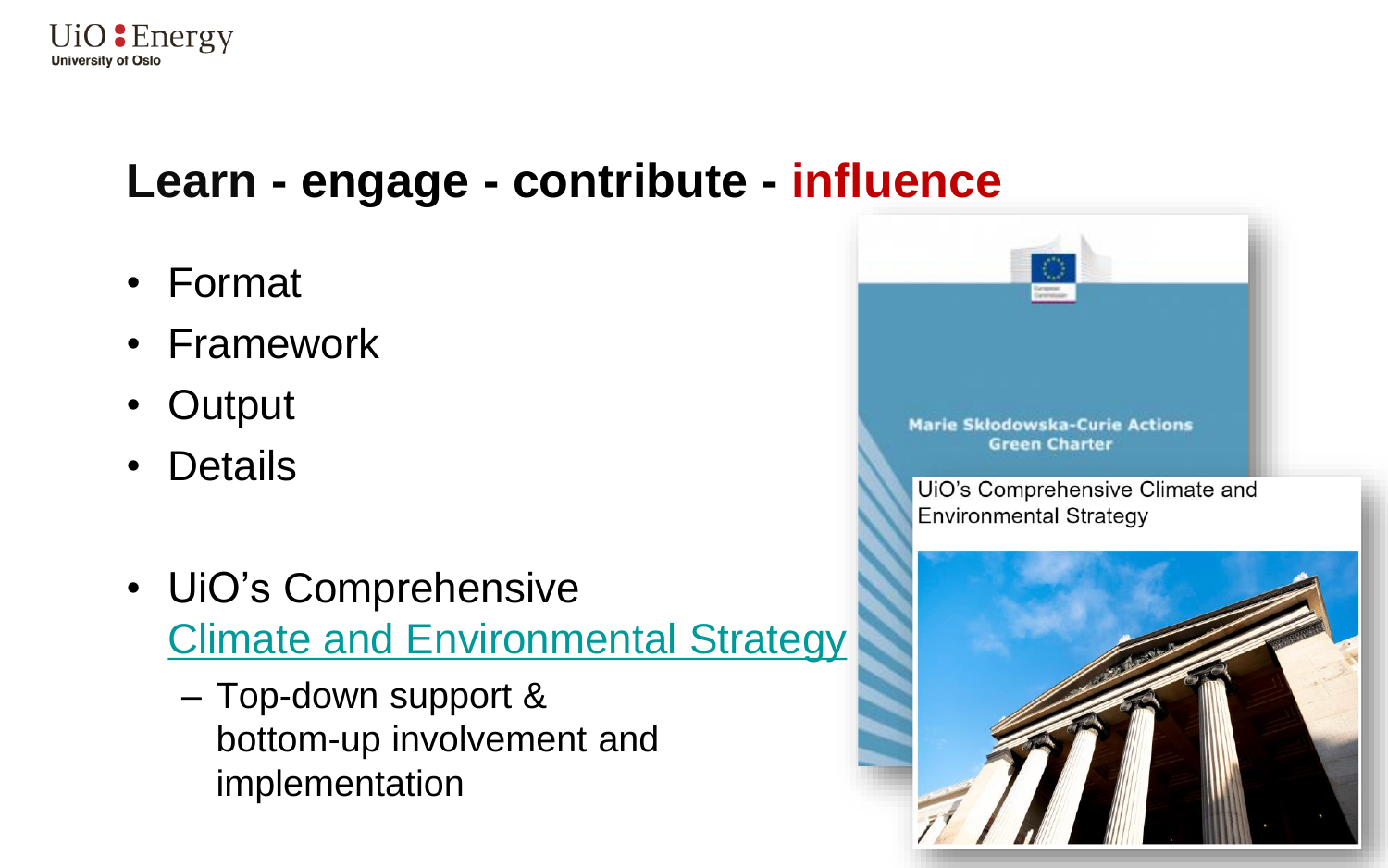

## **Common approach and goal**

- The goal of the MSCA Green Charter is to encourage sustainable thinking in research management
	- promotes the sustainable implementation of research activities
	- a code of good practice for individuals and institutions who are in receipt of MSCA funding